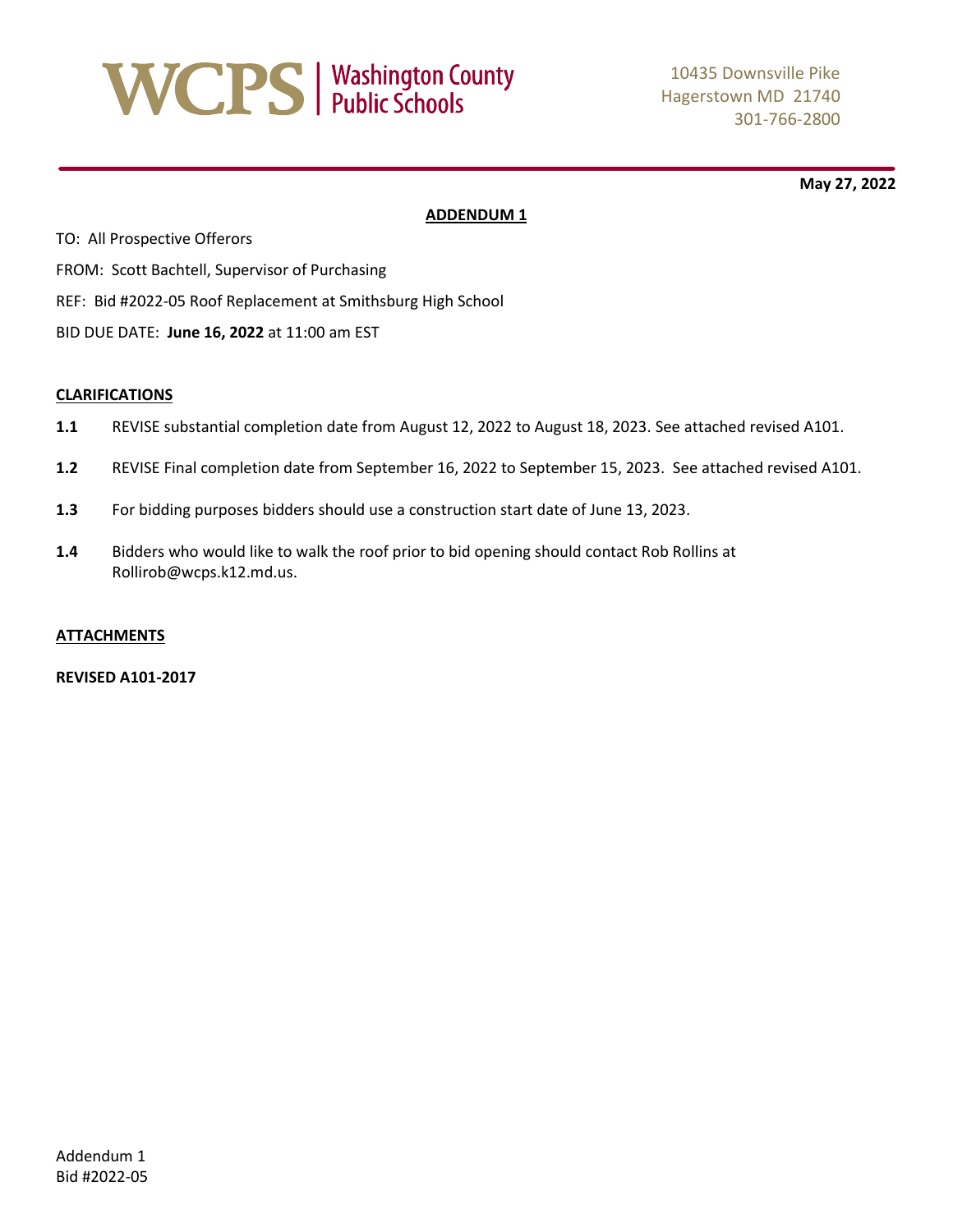# **Document A101® – 2017**

# *Standard Form of Agreement Between Owner and Contractor where the basis of payment is a Stipulated Sum*

**AGREEMENT** made as of the day of in the year *(*

**BETWEEN** the Owner: *(Name, legal status, address and other information)*

Board of Education of Washington County 10435 Downsville Pike Hagerstown, MD 21740

and the Contractor: *(Name, legal status, address and other information)*

for the following Project:

Bid 2022-05 Roof Replacement at Smithsburg High School 66 N. Main Street Smithsburg, MD 21783

The Architect: *(Name, legal status, address and other information)* Kibart a Bowman Company 901 Dulaney Valley Road, Suite 301 Towson, MD 21204

The Owner and Contractor agree as follows.

#### **ADDITIONS AND DELETIONS:**

The author of this document has added information needed for its completion. The author may also have revised the text of the original AIA standard form. An *Additions and Deletions Report* that notes added information as well as revisions to the standard form text is available from the author and should be reviewed. A vertical line in the left margin of this document indicates where the author has added necessary information and where the author has added to or deleted from the original AIA text.

This document has important legal consequences. Consultation with an attorney is encouraged with respect to its completion or modification.

The parties should complete A101®–2017, Exhibit A, Insurance and Bonds, contemporaneously with this Agreement. AIA Document A201®–2017, General Conditions of the Contract for Construction, is adopted in this document by reference. Do not use with other general conditions unless this document is modified.

**Init. /**

**AIA Document A101® – 2017.** Copyright © 1915, 1918, 1925, 1937, 1951, 1958, 1961, 1963, 1967, 1974, 1977, 1987, 1991, 1997, 2007 and 2017 by The American Institute of Architects**.** All rights reserved. The "American Institute of Architects," "AIA," the AIA Logo, "A101," and "AIA Contract Documents" are registered trademarks and may not be used without permission. This document was produced by AIA software at 12:21:52 ET on 05/27/2022 under Order No.3104236540 which expires on 02/11/2023, is not for resale, is licensed for one-time use only, and may only be used in accordance with the AIA Contract Documents<sup>®</sup> Terms of Service. To report copyright violations, e-mail copyright@aia.org.<br>User Notes: **User Notes:** (1399743537)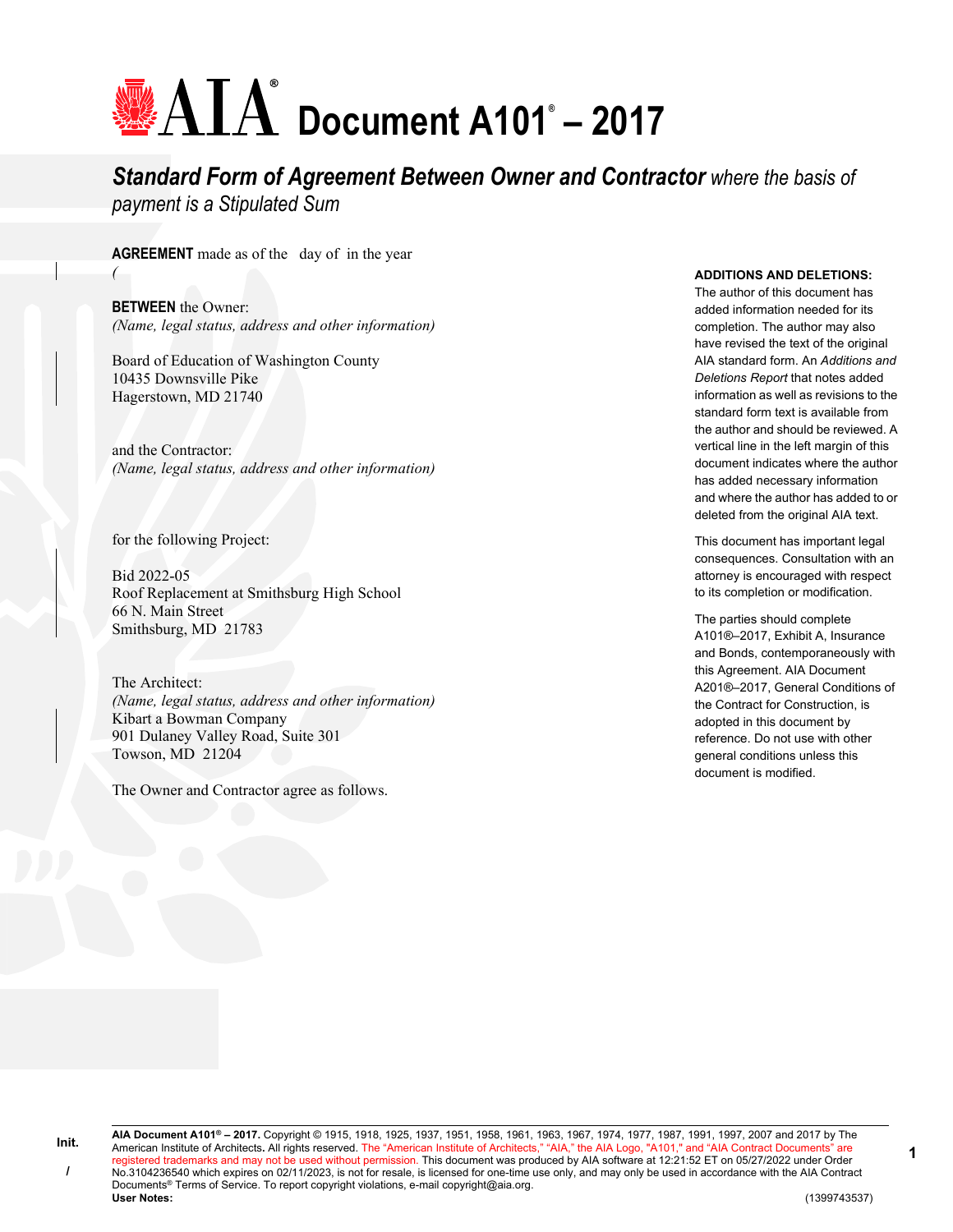# **TABLE OF ARTICLES**

- **1 THE CONTRACT DOCUMENTS**
- **2 THE WORK OF THIS CONTRACT**
- **3 DATE OF COMMENCEMENT AND SUBSTANTIAL COMPLETION**
- **4 CONTRACT SUM**
- **5 PAYMENTS**
- **6 DISPUTE RESOLUTION**
- **7 TERMINATION OR SUSPENSION**
- **8 MISCELLANEOUS PROVISIONS**
- **9 ENUMERATION OF CONTRACT DOCUMENTS**

# **ARTICLE 1 THE CONTRACT DOCUMENTS**

The Contract Documents consist of this Agreement, Conditions of the Contract (General, Supplementary, and other Conditions), Drawings, Specifications, Addenda issued prior to execution of this Agreement, other documents listed in this Agreement, and Modifications issued after execution of this Agreement, all of which form the Contract, and are as fully a part of the Contract as if attached to this Agreement or repeated herein. The Contract represents the entire and integrated agreement between the parties hereto and supersedes prior negotiations, representations, or agreements, either written or oral. An enumeration of the Contract Documents, other than a Modification, appears in Article 9.

# **ARTICLE 2 THE WORK OF THIS CONTRACT**

The Contractor shall fully execute the Work described in the Contract Documents, except as specifically indicated in the Contract Documents to be the responsibility of others.

# **ARTICLE 3 DATE OF COMMENCEMENT AND SUBSTANTIAL COMPLETION**

**§ 3.1** The date of commencement of the Work shall be: *(Check one of the following boxes.)*

[ ] The date of this Agreement.

[X] A date set forth in a notice to proceed issued by the Owner.

[ ] Established as follows:

*(Insert a date or a means to determine the date of commencement of the Work.)*

If a date of commencement of the Work is not selected, then the date of commencement shall be the date of this Agreement.

**§ 3.2** The Contract Time shall be measured from the date of commencement of the Work.

# **§ 3.3 Substantial Completion**

**Init. /**

§ 3.3.1 Subject to adjustments of the Contract Time as provided in the Contract Documents, the Contractor shall achieve Substantial Completion of the entire Work: *(Check one of the following boxes and complete the necessary information.)*

[ ] Not later than ( ) calendar days from the date of commencement of the Work.

**AIA Document A101® – 2017.** Copyright © 1915, 1918, 1925, 1937, 1951, 1958, 1961, 1963, 1967, 1974, 1977, 1987, 1991, 1997, 2007 and 2017 by The American Institute of Architects. All rights reserved. The "American Institute of Architects," "AIA," the AIA Logo, "A101," and "AIA Contract Documents" are registered trademarks and may not be used without permission. This document was produced by AIA software at 12:21:52 ET on 05/27/2022 under Order No.3104236540 which expires on 02/11/2023, is not for resale, is licensed for one-time use only, and may only be used in accordance with the AIA Contract Documents<sup>®</sup> Terms of Service. To report copyright violations, e-mail copyright@aia.org.<br>User Notes: **User Notes:** (1399743537)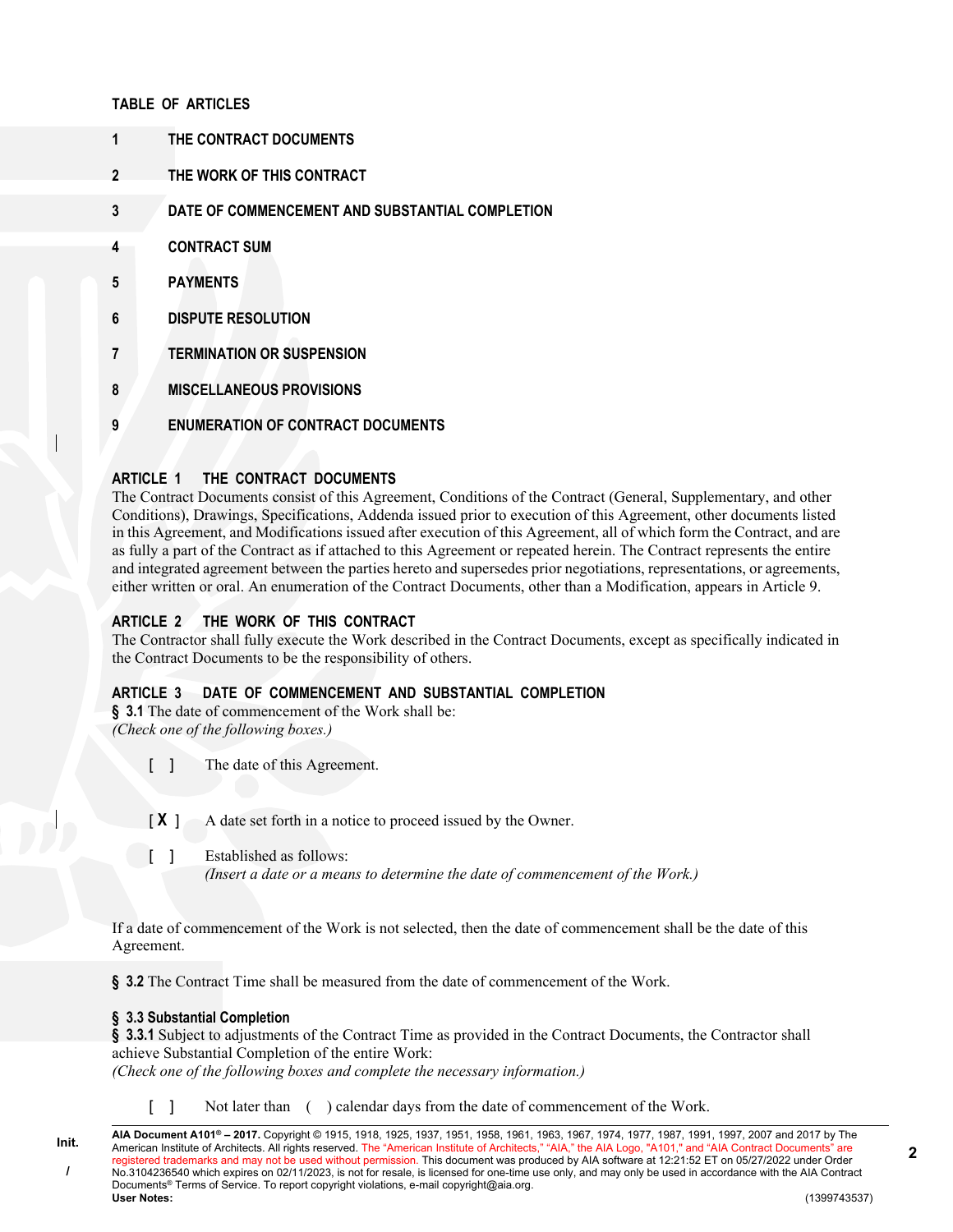**§ 3.3.2** Subject to adjustments of the Contract Time as provided in the Contract Documents, if portions of the Work are to be completed prior to Substantial Completion of the entire Work, the Contractor shall achieve Substantial Completion of such portions by the following dates:

**Portion of Work Description Date** 

**§ 3.3.3** If the Contractor fails to achieve Substantial Completion as provided in this Section 3.3, liquidated damages, if any, shall be assessed as set forth in Section 4.5.

#### **§ 3.4 Final Completion**

**§ 3.4.1** Subject to adjustments of the Contract Time as provided in the Contract Documents, the Contractor shall achieve Final Completion of the entire Work:

*(Check one of the following boxes and complete the necessary information.)*

[ ] Not later than ( ) calendar days from the date of commencement of the Work.

[ $X$ ] By the following date: September 15, 2023

# **ARTICLE 4 CONTRACT SUM**

| § 4.1 The Owner shall pay the Contractor the Contract Sum in current funds for the Contractor's performance of the |               |
|--------------------------------------------------------------------------------------------------------------------|---------------|
| Contract. The Contract Sum shall be                                                                                | ), subject to |
| additions and deductions as provided in the Contract Documents.                                                    |               |

# **§ 4.2 Alternates**

**§ 4.2.1** Alternates, if any, included in the Contract Sum:

**Item Price**

**§ 4.2.2** Subject to the conditions noted below, the following alternates may be accepted by the Owner following execution of this Agreement. Upon acceptance, the Owner shall issue a Modification to this Agreement. *(Insert below each alternate and the conditions that must be met for the Owner to accept the alternate.)* **Item Price Conditions for Acceptance**

|                            | § 4.3 Allowances, if any, included in the Contract Sum: |  |  |
|----------------------------|---------------------------------------------------------|--|--|
| (Identify each allowance.) |                                                         |  |  |

**Item Price**

**§ 4.4** Unit prices, if any:

*(Identify the item and state the unit price and quantity limitations, if any, to which the unit price will be applicable.)* **Item Units and Limitations Price per Unit (\$0.00)**

**§ 4.5** Liquidated damages, if any: *(Insert terms and conditions for liquidated damages, if any.)*

**AIA Document A101® – 2017.** Copyright © 1915, 1918, 1925, 1937, 1951, 1958, 1961, 1963, 1967, 1974, 1977, 1987, 1991, 1997, 2007 and 2017 by The American Institute of Architects. All rights reserved. The "American Institute of Architects," "AIA," the AIA Logo, "A101," and "AIA Contract Documents" are registered trademarks and may not be used without permission. This document was produced by AIA software at 12:21:52 ET on 05/27/2022 under Order No.3104236540 which expires on 02/11/2023, is not for resale, is licensed for one-time use only, and may only be used in accordance with the AIA Contract Documents<sup>®</sup> Terms of Service. To report copyright violations, e-mail copyright@aia.org.<br>User Notes: **User Notes:** (1399743537)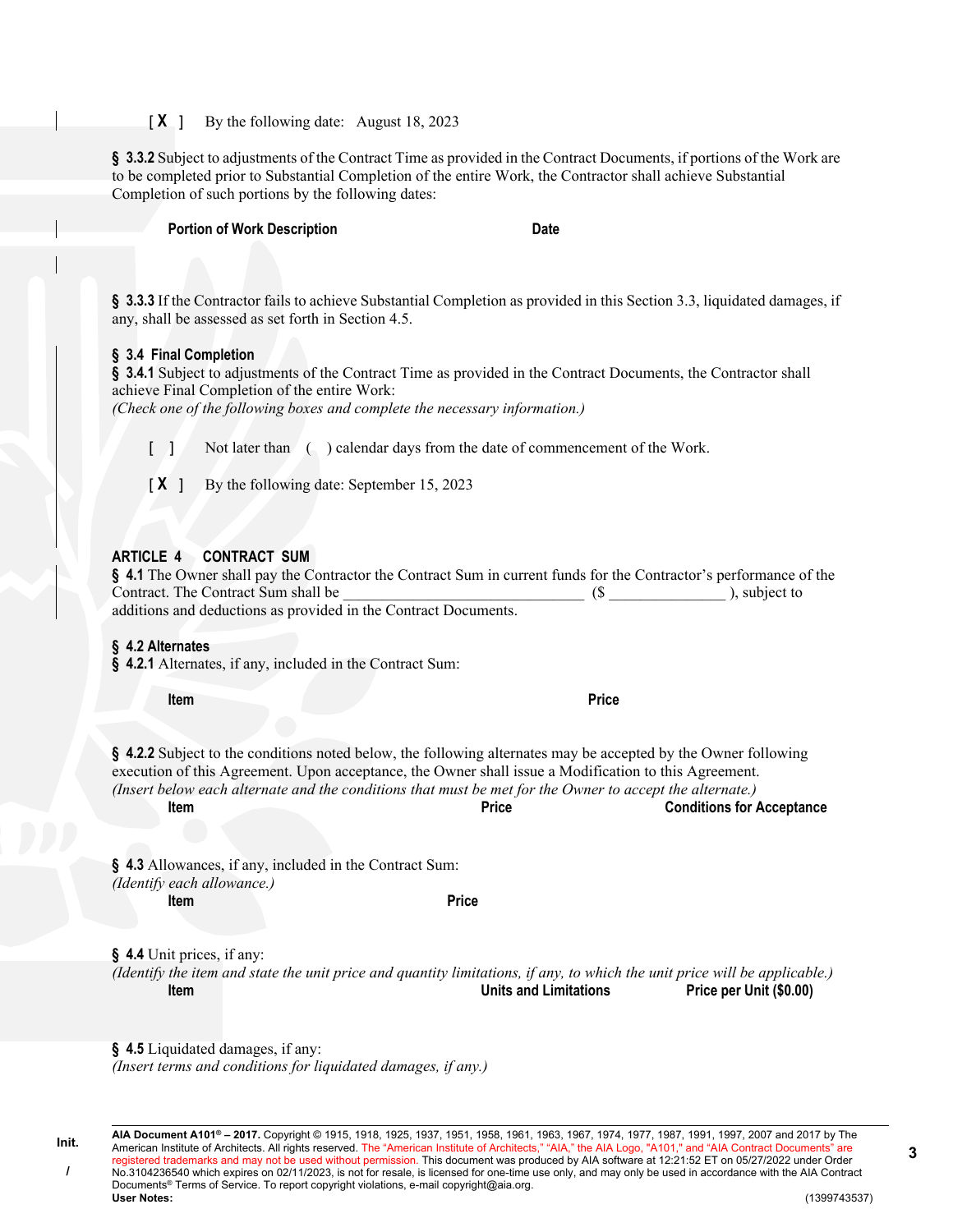Liquidation damages in the amount of Five Hundred Dollars [\$500.00] per calendar day to apply and shall be assessed against the contractor for delay to Substantial Completion and Final Completion.

#### **§ 4.6** Other:

**Init. /**

*(Insert provisions for bonus or other incentives, if any,that might result in a change to the Contract Sum.)*

# **ARTICLE 5 PAYMENTS**

# **§ 5.1 Progress Payments**

§ 5.1.1 Based upon Applications for Payment submitted to the Architect by the Contractor and Certificates for Payment issued by the Architect, the Owner shall make progress payments on account of the Contract Sum to the Contractor as provided below and elsewhere in the Contract Documents.

**§ 5.1.2** The period covered by each Application for Payment shall be one calendar month ending on the last day of the month, or as follows:

**§ 5.1.3** Provided that an Application for Payment is received by the Architect not later than the 1st day of a month, the Owner shall make payment of the amount certified to the Contractor not later than the  $15<sup>th</sup>$  day of the following month. If an Application for Payment is received by the Architect after the application date fixed above, payment of the amount certified shall be made by the Owner not later than forty-five ( 45 ) days after the Architect receives the Application for Payment.

*(Federal, state or local laws may require payment within a certain period of time.)*

**§ 5.1.4** Each Application for Payment shall be based on the most recent schedule of values submitted by the Contractor in accordance with the Contract Documents. The schedule of values shall allocate the entire Contract Sum among the various portions of the Work. The schedule of values shall be prepared in such form, and supported by such data to substantiate its accuracy, as the Architect may require. This schedule of values shall be used as a basis for reviewing the Contractor's Applications for Payment.

**§ 5.1.5** Applications for Payment shall show the percentage of completion of each portion of the Work as of the end of the period covered by the Application for Payment.

§ 5.1.6 In accordance with AIA Document A201<sup>™</sup>–2017, General Conditions of the Contract for Construction, and subject to other provisions of the Contract Documents, the amount of each progress payment shall be computed as follows:

**§ 5.1.6.1** The amount of each progress payment shall first include:

- **.1** That portion of the Contract Sum properly allocable to completed Work;
- **.2** That portion of the Contract Sum properly allocable to materials and equipment delivered and suitably stored at the site for subsequent incorporation in the completed construction, or, if approved in advance by the Owner, suitably stored off the site at a location agreed upon in writing; and
- **.3** That portion of Construction Change Directives that the Architect determines, in the Architect's professional judgment, to be reasonably justified.

**§ 5.1.6.2** The amount of each progress payment shall then be reduced by:

- **.1** The aggregate of any amounts previously paid by the Owner;
- **.2** The amount, if any, for Work that remains uncorrected and for which the Architect has previously withheld a Certificate for Payment as provided in Article 9 of AIA Document A201–2017 General Conditions of the Contract for Construction as modified by Washington County Public Schools.
- **.3** Any amount for which the Contractor does not intend to pay a Subcontractor or material supplier, unless the Work has been performed by others the Contractor intends to pay;
- **.4** For Work performed or defects discovered since the last payment application, any amount for which the Architect may withhold payment, or nullify a Certificate of Payment in whole or in part, as provided in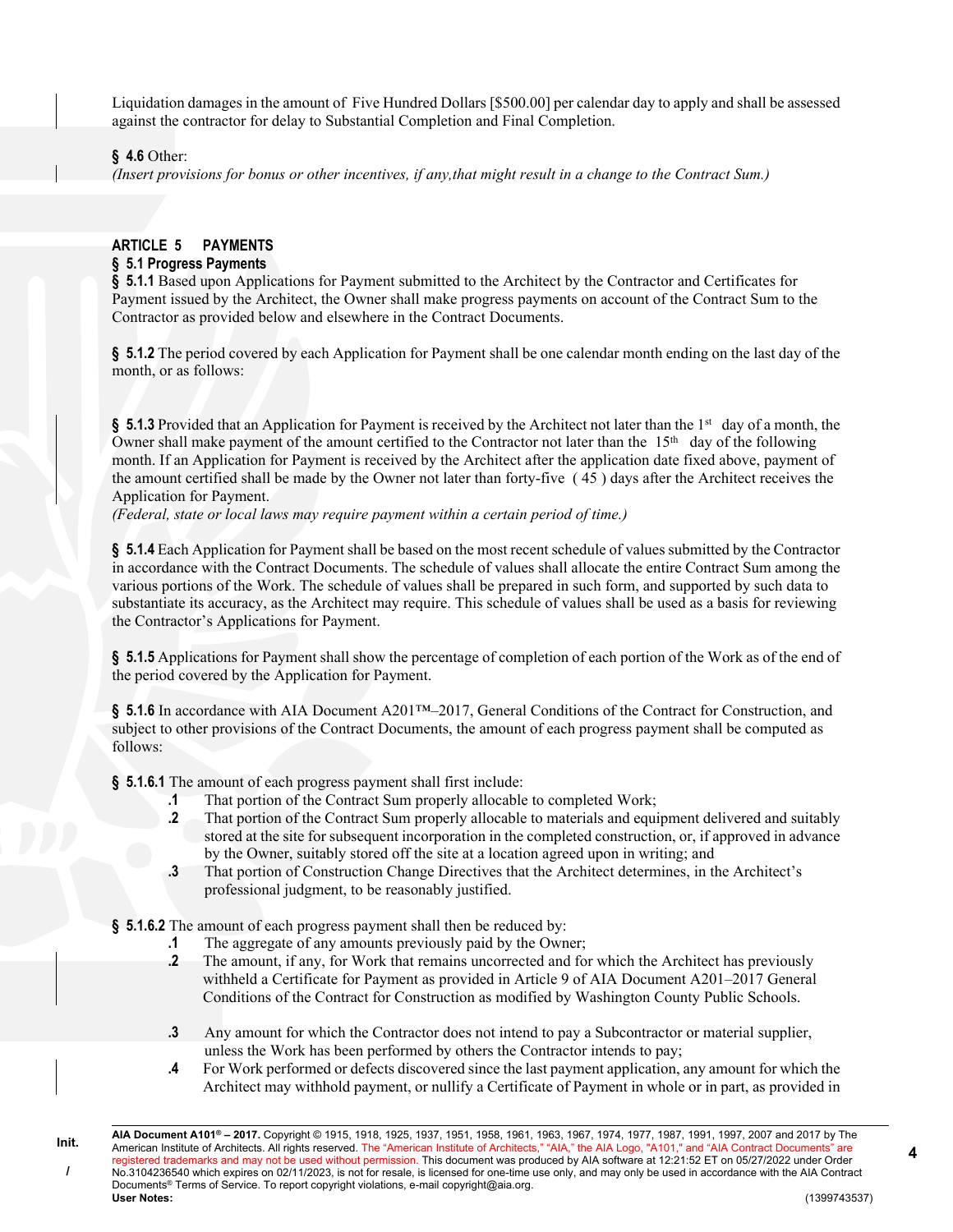Article 9 of AIA Document A201–2017 General Conditions of the Contract for Construction as modified by Washington County Public Schools.; and

**.5** Retainage withheld pursuant to Section 5.1.7.

#### **§ 5.1.7 Retainage**

**§ 5.1.7.1** For each progress payment made prior to Substantial Completion of the Work, the Owner may withhold the following amount, as retainage, from the payment otherwise due:

*(Insert a percentage or amount to be withheld as retainage from each Application for Payment. The amount of retainage may be limited by governing law.)*

Five Percent (5%)

**§ 5.1.7.1.1** The following items are not subject to retainage:

*(Insert any items not subject to the withholding of retainage, such as general conditions, insurance, etc.)*

#### **§ 5.1.7.2** Reduction or limitation of retainage, if any, shall be as follows:

*(If the retainage established in Section 5.1.7.1 is to be modified prior to Substantial Completion of the entire Work, including modifications for Substantial Completion of portions of the Work as provided in Section 3.3.2, insert provisions for such modifications.)*

**§ 5.1.7.3** Except as set forth in this Section 5.1.7.3, upon Substantial Completion of the Work, the Contractor may submit an Application for Payment that includes the retainage withheld from prior Applications for Payment pursuant to this Section 5.1.7. The Application for Payment submitted at Substantial Completion shall not include retainage as follows:

*(Insert any other conditions for release of retainage upon Substantial Completion.)*

**§ 5.1.8** If final completion of the Work is materially delayed through no fault of the Contractor, the Owner shall pay the Contractor any additional amounts in accordance with Article 9 of AIA Document A201–2017 General Conditions of the Contract for Construction as modified by Washington County Public Schools.

**§ 5.1.9** Except with the Owner's prior approval, the Contractor shall not make advance payments to suppliers for materials or equipment which have not been delivered and stored at the site.

# **§ 5.2 Final Payment**

**§ 5.2.1** Final payment, constituting the entire unpaid balance of the Contract Sum, shall be made by the Owner to the Contractor when

- .1 the Contractor has fully performed the Contract except for the Contractor's responsibility to correct Work as provided in Article 12 of AIA Document A201–2017 General Conditions of the Contract for Construction as modified by Washington County Public Schools,
	- and to satisfy other requirements, if any, which extend beyond final payment; and
- **.2** a final Certificate for Payment has been issued by the Architect.

**§ 5.2.2** The Owner's final payment to the Contractor shall be made no later than 30 days after the issuance of the Architect's final Certificate for Payment, or as follows:

#### **§ 5.3 Interest**

*(Paragraphs deleted)* **– Paragraph deleted in its entirety.**

# **ARTICLE 6 DISPUTE RESOLUTION**

# **§ 6.1 Initial Decision Maker**

The Architect will serve as the Initial Decision Maker pursuant to Article 15 of AIA Document A201–2017 General Conditions of the Contract for Construction as modified by Washington County Public Schools, unless the parties appoint below another individual, not a party to this Agreement, to serve as the Initial Decision Maker. *(Paragraphs deleted)*

**Init. /**

**AIA Document A101® – 2017.** Copyright © 1915, 1918, 1925, 1937, 1951, 1958, 1961, 1963, 1967, 1974, 1977, 1987, 1991, 1997, 2007 and 2017 by The American Institute of Architects. All rights reserved. The "American Institute of Architects," "AIA," the AIA Logo, "A101," and "AIA Contract Documents" are registered trademarks and may not be used without permission. This document was produced by AIA software at 12:21:52 ET on 05/27/2022 under Order No.3104236540 which expires on 02/11/2023, is not for resale, is licensed for one-time use only, and may only be used in accordance with the AIA Contract Documents<sup>®</sup> Terms of Service. To report copyright violations, e-mail copyright@aia.org.<br>User Notes: **User Notes:** (1399743537)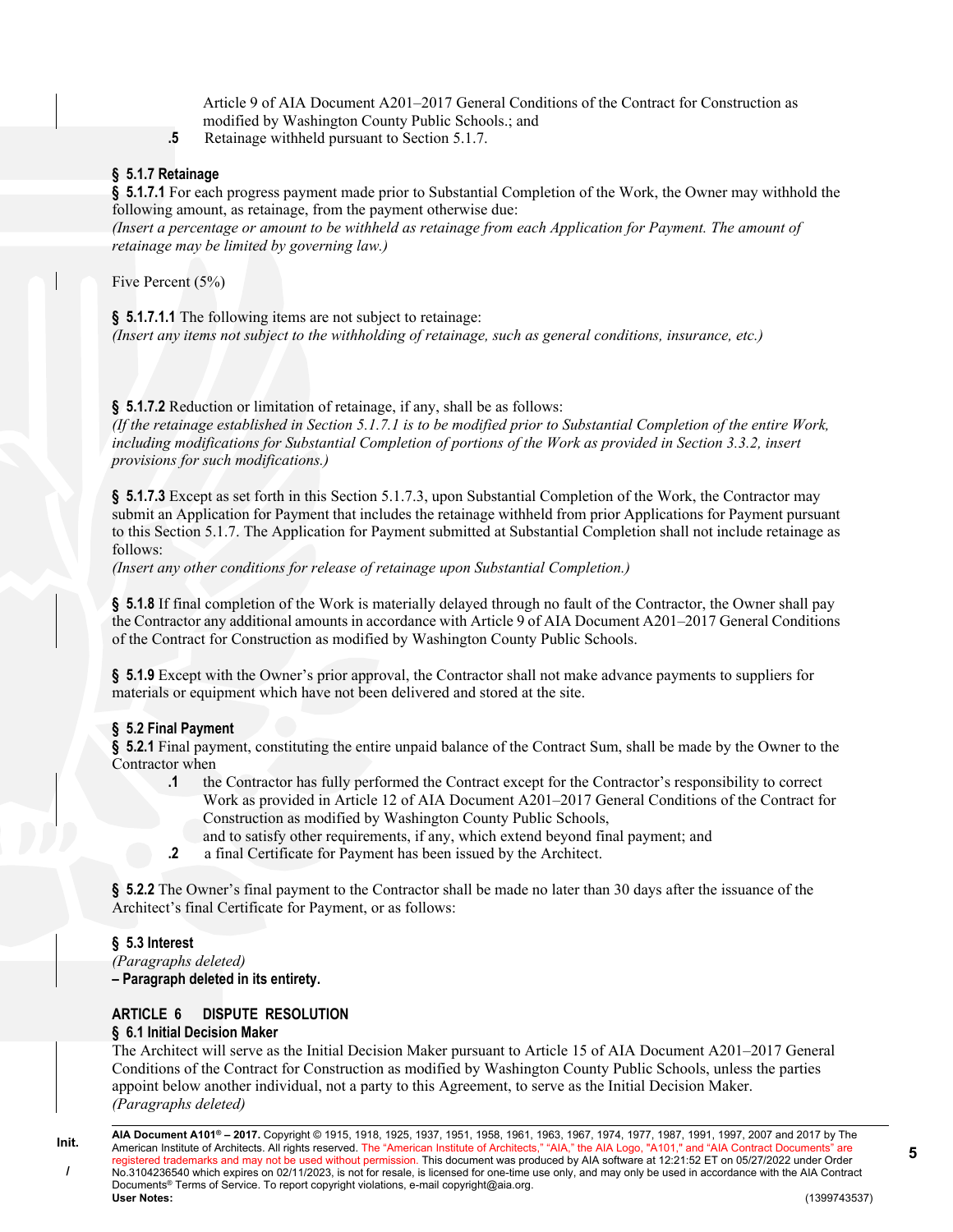# **§ 6.2 Binding Dispute Resolution**

For any Claim subject to, but not resolved by, mediation pursuant to Article 15 of AIA Document A201–2017 General Conditions of the Contract for Construction as modified by Washington County Public Schools, the method of binding dispute resolution shall be as follows:

*(Check the appropriate box.)*

- [ ] Arbitration pursuant to Section 15.4 of AIA Document A201–2017 General Conditions of the Contract for Construction as modified by Washington County Public Schools.
- [ $X$ ] Litigation in a court of competent jurisdiction
- [ ] Other *(Specify)*

If the Owner and Contractor do not select a method of binding dispute resolution, or do not subsequently agree in writing to a binding dispute resolution method other than litigation, Claims will be resolved by litigation in a court of competent jurisdiction.

#### **ARTICLE 7 TERMINATION OR SUSPENSION**

**§ 7.1** The Contract may be terminated by the Owner or the Contractor as provided in Article 14 of AIA Document A201–2017 General Conditions of the Contract for Construction as modified by Washington County Public Schools.

**§ 7.1.1**  *(Paragraphs deleted)* **Deleted paragraph.** 

.

**§ 7.2** The Work may be suspended by the Owner as provided in Article 14 of AIA Document A201–2017 General Conditions of the Contract for Construction as modified by Washington County Public Schools.

#### **ARTICLE 8 MISCELLANEOUS PROVISIONS**

**§ 8.1** Where reference is made in this Agreement to a provision of AIA Document A201–2017 or another Contract Document, the reference refers to that provision as modified by Washington County Public Schools and included in the Contract Documents.

**§ 8.2** The Owner's representative: *(Name, address, email address, and other information)*

Robert H. Rollins, Director – Facilities Planning & Development Washington County Public Schools 10435 Downsville Pike Hagerstown, MD 21740

**§ 8.3** The Contractor's representative: *(Name, address, email address, and other information)*

**§ 8.4** Neither the Owner's nor the Contractor's representative shall be changed without ten days' prior notice to the other party.

#### **§ 8.5 Insurance and Bonds**

**§ 8.5.1** The Owner and the Contractor shall purchase and maintain insurance as set forth in AIA Document A101™–2017, Standard Form of Agreement Between Owner and Contractor where the basis of payment is a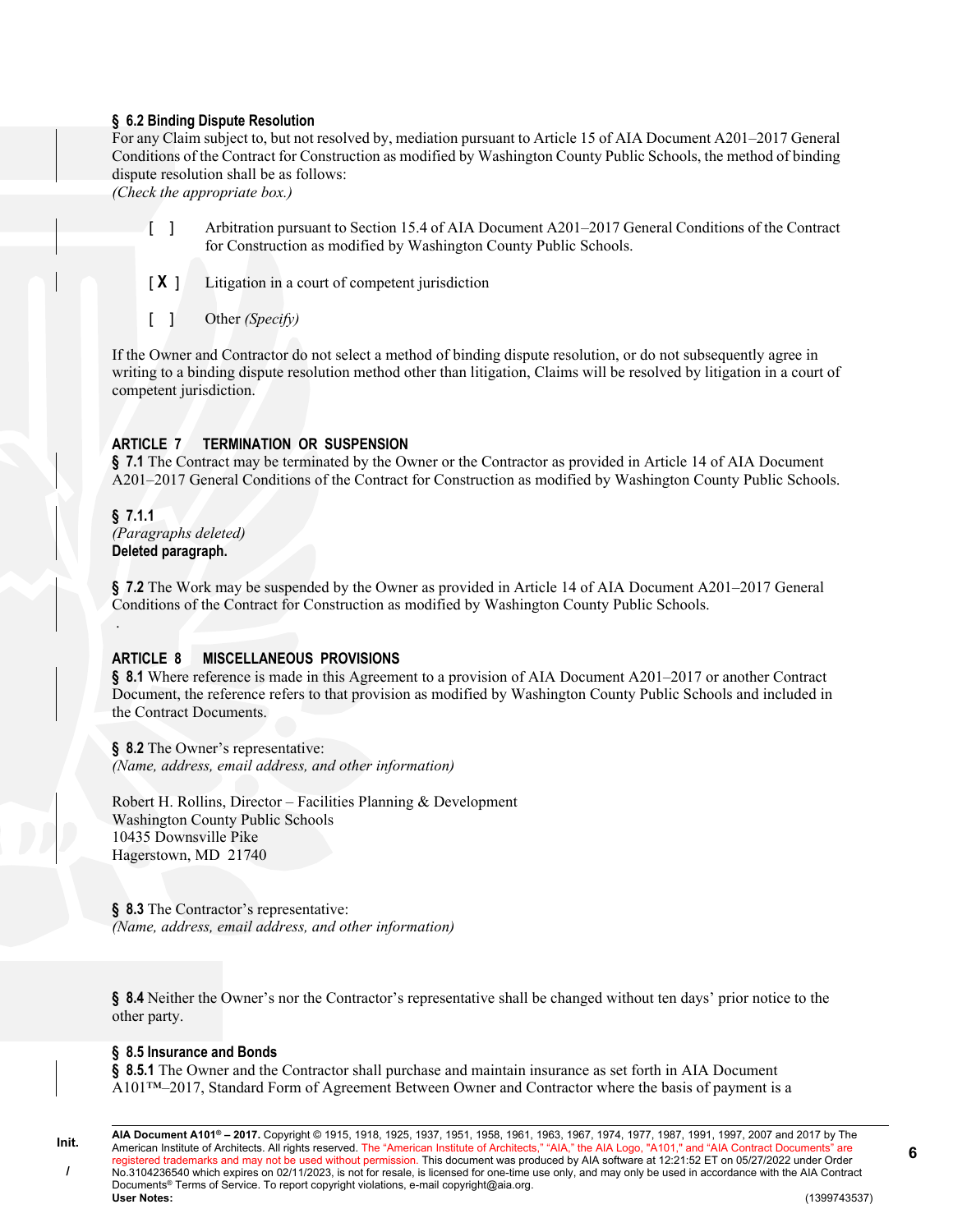Stipulated Sum, Article 11 of AIA Document A201 General Conditions of the Contract for Construction, as modified by Washington County Public Schools, and elsewhere in the Contract Documents.

**§ 8.5.2** The Contractor shall provide bonds as set forth in Article 11 of AIA Document A201 General Conditions of the Contract for Construction as modified by Washington County Public Schools – and elsewhere in the Contract Documents.

§ 8.5.3 Certificate of Insurance: Prior to proceeding with the work, the contractor agrees to provide a Certificate of Insurance with the application coverage as listed in the Specifications:

List Certificate Holder and Additional Insured as: Board of Education of Washington County 10435 Downsville Pike Hagerstown, MD 21740

List the Project as: Bid: 2022-05 Project Name: Roof Replacement at Smithsburg High School

**§ 8.6** *(Paragraphs deleted)* Paragraph deleted

**§ 8.7** Other provisions:

#### **Liquidated Damages**

**Init. /**

This contract requires the contractor to make good faith efforts to comply with the Minority Business Enterprise ("MBE") Program and contract provisions. WCPS and the Contractor acknowledge and agree that WCPS will incur damages, including but not limited to loss of goodwill, detrimental impact on economic development, and diversion of internal staff resources, if the Contractor does not make good faith efforts to comply with the requirements of the MBE Program and MBE contract provisions. The parties further acknowledge and agree that the damages WCPS might reasonably be anticipated to accrue as a result of such lack of compliance are difficult to ascertain with precision.

Therefore, upon a determination by WCPS that the Contractor failed to make good faith efforts to comply with one or more of the specified MBE Program requirements or contract provisions, the Contractor agrees to pay liquidated damages to WCPS at the rates set forth below. The Contractor expressly agrees that WCPS may withhold payment on any invoices as a set-off against liquidated damages owed. The Contractor further agrees that for each specified violation, the agreed upon liquidated damages are reasonably proximate to the loss WCPS is anticipated to incur as a result of such violation.

- a. Failure to submit each monthly payment report in full compliance with COMAR 21.11.03.13B (3): \$ 52.00 per day until the monthly report is submitted as required.
- b. Failure to include in its agreements with MBE subcontractors a provision requiring submission of payment reports in full compliance with COMAR 21.11.03.13B (4): \$ 52.00 per MBE subcontractor.
- Failure to comply with COMAR 21.11.03.12 in terminating, canceling, or changing the scope of work/value of a contract with an MBE subcontractor and/or amendment of the MBE participation schedule: the difference between the dollar value of the MBE participation commitment on the MBE participation schedule for that specific MBE firm and the dollar value of the work performed by that MBE firm for the contract.
- d. Failure to meet the Contractor's total MBE participation goal and subgoal commitments: the difference between the dollar value of the total MBE participation commitment on the MBE participation schedule and the MBE participation actually achieved.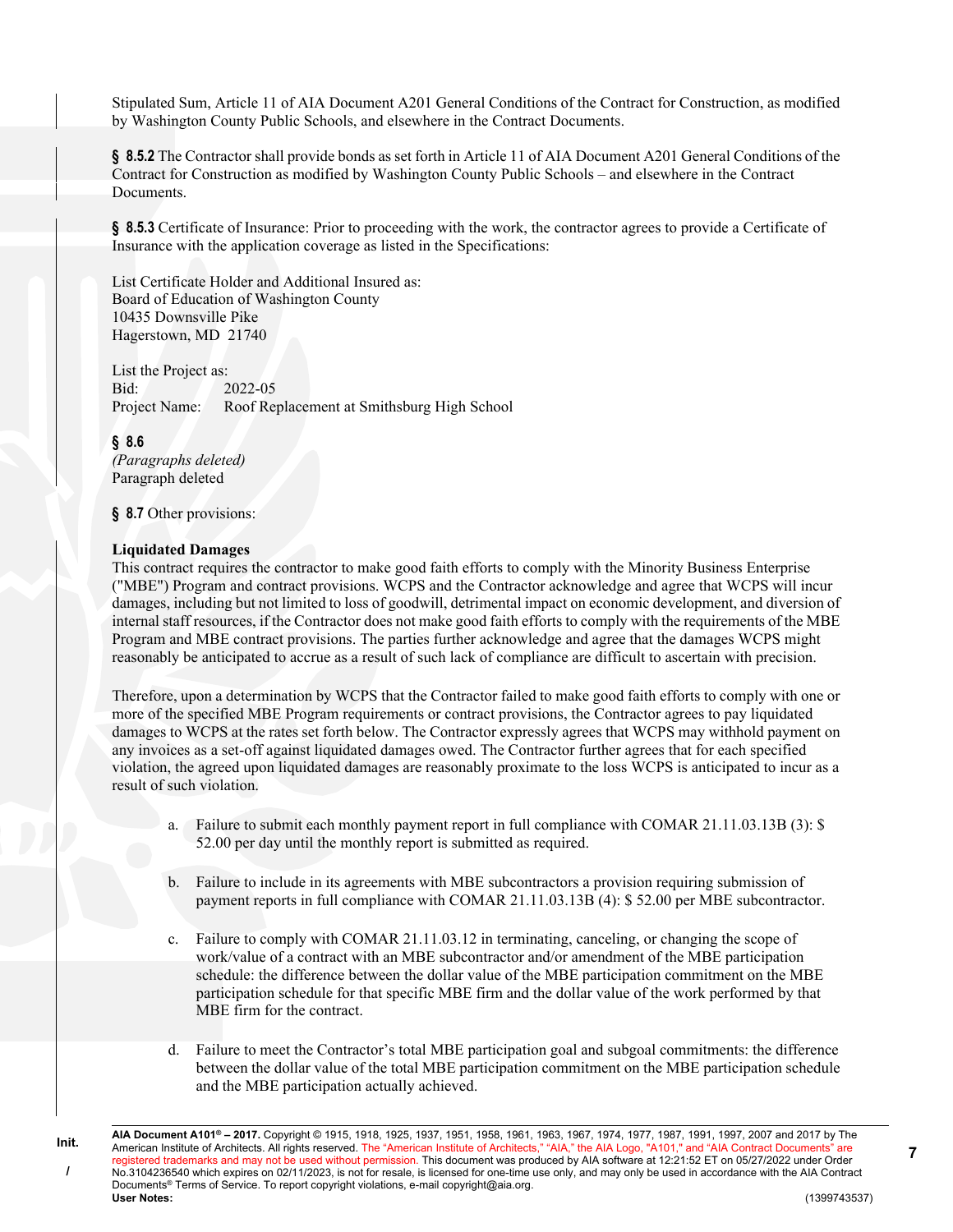Notwithstanding the use of liquidated damages, WCPS reserves the right to terminate the contract and exercise all other rights and remedies provided in the contract or by law.

# **ARTICLE 9 ENUMERATION OF CONTRACT DOCUMENTS**

**§ 9.1** This Agreement is comprised of the following documents:

**.1** AIA Document A101™–2017, Standard Form of Agreement Between Owner and Contractor

**.2** AIA Document A201™–2017, General Conditions of the Contract for Construction

*(Paragraphs deleted)*

General Conditions of the Contract for Construction as modified by Washington County Public Schools.

- **.3** Exhibit A Specifications Bid #2022-05 Dated 5/17/2022 399 pages
- **.4** Exhibit B Drawings Bid #2022-05 Dated 5/17/2022 7 pages

**.5** 

*(Paragraphs deleted)*

Exhibit C – Addenda if issued to be listed

**.6** Exhibit D –

*(Table deleted)*

*(Paragraphs deleted)*Portions of Addenda relating to bidding or proposal requirements are not part of the Contract Documents unless the bidding or proposal requirements are also enumerated in this Article 9.

This Agreement is entered into as of the day and year first written above. The fully executed original document will be retained by the Owner, with the Contract and Architect each receiving an electronic copy.

*(Row deleted)*

 Dr. Boyd J. Michael, III Superintendent Board of Education Washington County . *(Printed name and title) (Printed name and title) (Paragraphs deleted)*

**OWNER** *(Signature)* **CONTRACTOR** *(Signature)*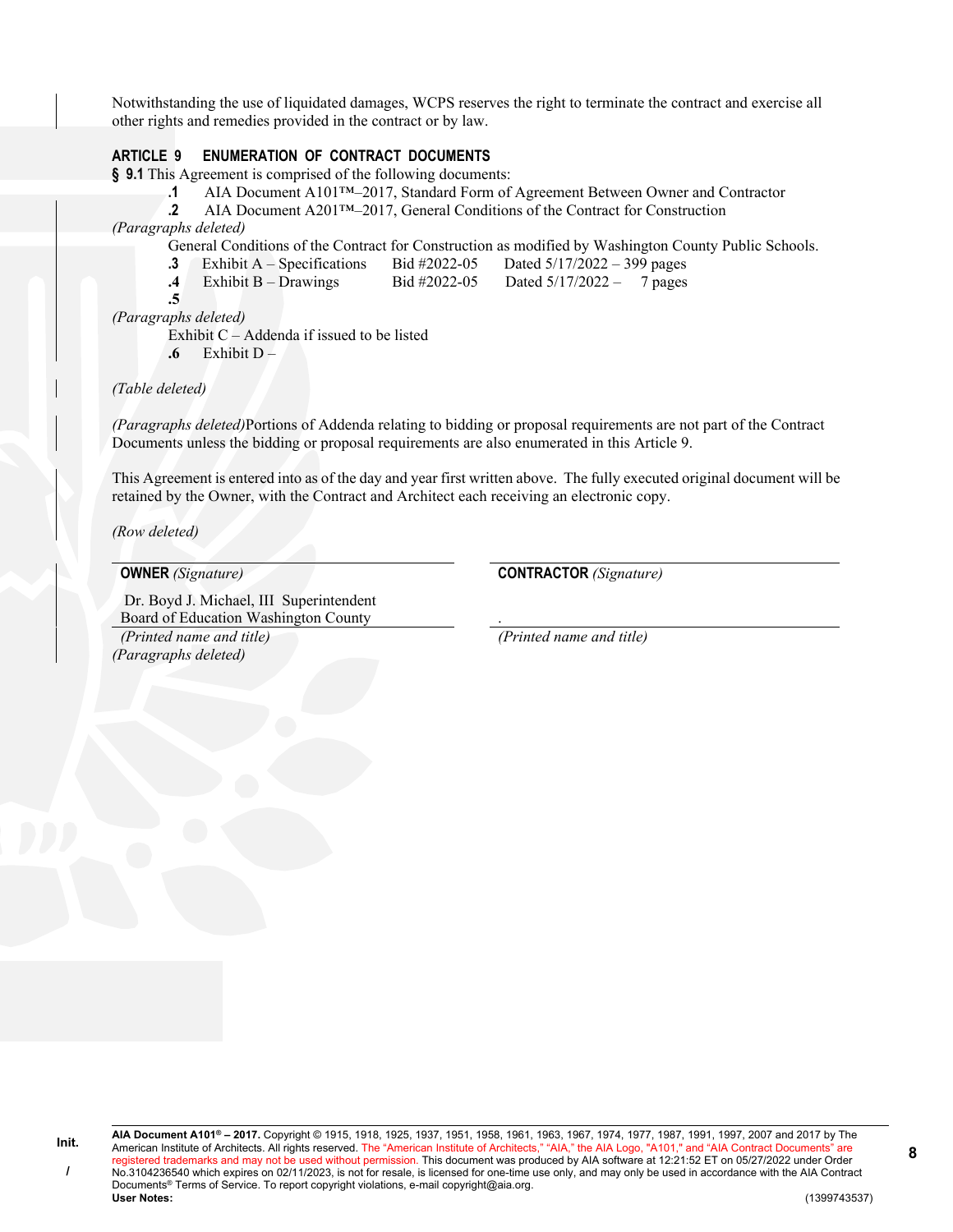# *Additions and Deletions Report for*

*AIA® Document A101® – 2017*

This Additions and Deletions Report, as defined on page 1 of the associated document, reproduces below all text the author has added to the standard form AIA document in order to complete it, as well as any text the author may have added to or deleted from the original AIA text. Added text is shown underlined. Deleted text is indicated with a horizontal line through the original AIA text.

Note: This Additions and Deletions Report is provided for information purposes only and is not incorporated into or constitute any part of the associated AIA document. This Additions and Deletions Report and its associated document were generated simultaneously by AIA software at 12:21:52 ET on 05/27/2022.

# **PAGE 1**

*(In words, indicate day, month and year.)(*

**…**

Board of Education of Washington County 10435 Downsville Pike Hagerstown, MD 21740

**…**

(Name, location and detailed description) Bid 2022-05 Roof Replacement at Smithsburg High School 66 N. Main Street Smithsburg, MD 21783

**…**

Kibart a Bowman Company 901 Dulaney Valley Road, Suite 301 Towson, MD 21204 **PAGE 2**

# **EXHIBIT A INSURANCE AND BONDS**

**…**

[ $X$ ] A date set forth in a notice to proceed issued by the Owner. **PAGE 3**

[ $X$ ] By the following date: August 18, 2023

**…**

**…**

**Portion of Work Description Substantial Completion Date** 

**1**

# **§ 3.4 Final Completion**

**Additions and Deletions Report for AIA Document A101® – 2017.** Copyright © 1915, 1918, 1925, 1937, 1951, 1958, 1961, 1963, 1967, 1974, 1977, 1987, 1991, 1997, 2007 and 2017 by The American Institute of Architects. All rights reserved. The "American Institute of Architects," "AIA," the AIA Logo, "A101," and "AIA Contract Documents" are registered trademarks and may not be used without permission. This document was produced by AIA software at 12:21:52 ET on 05/27/2022 under Order No.3104236540 which expires on 02/11/2023, is not for resale, is licensed for one-time use only, and may only be used in accordance with the AIA Contract Documents® Terms of Service. To report copyright violations, e-mail copyright@aia.org.<br>User Notes: **User Notes:** (1399743537)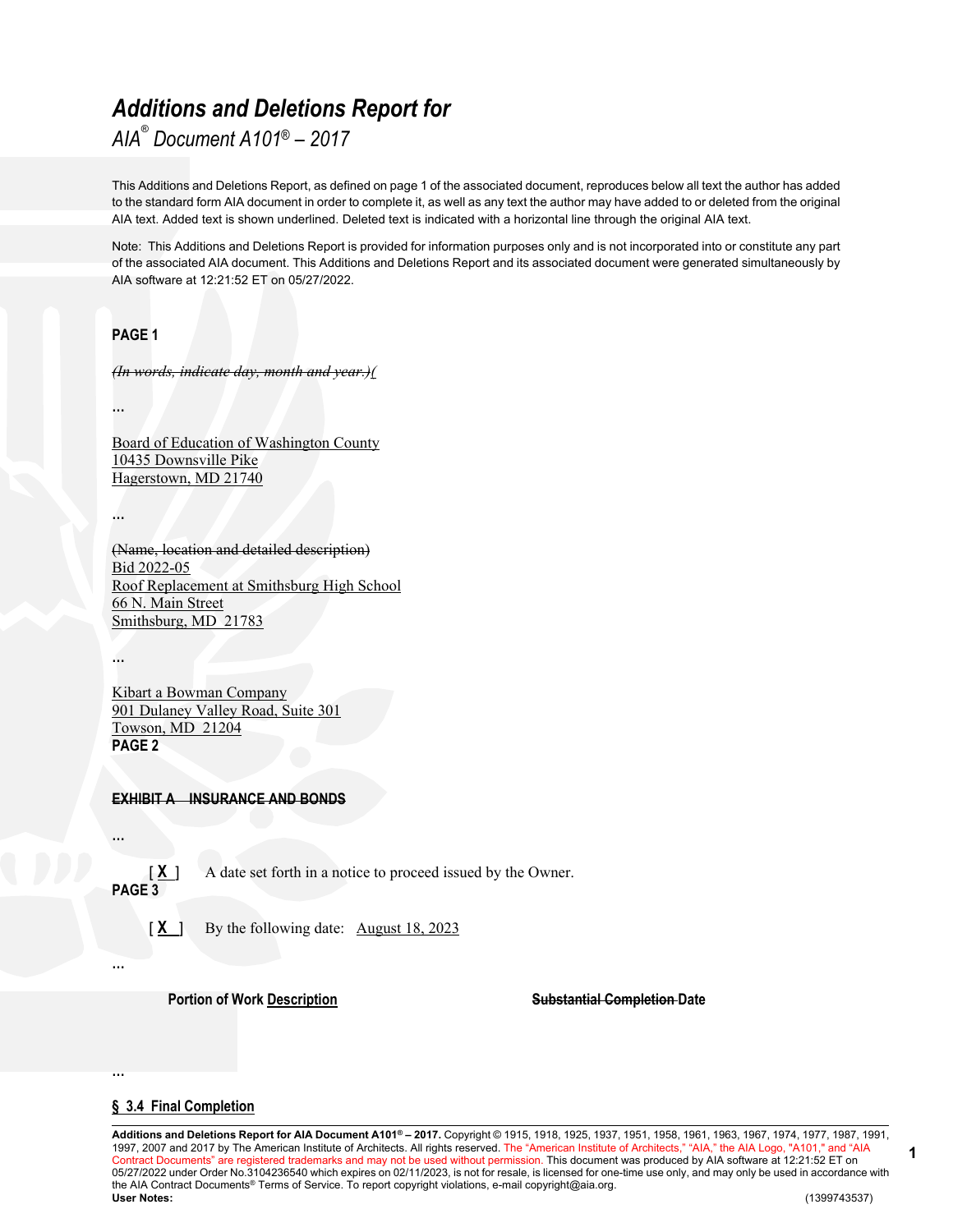§ 3.4.1 Subject to adjustments of the Contract Time as provided in the Contract Documents, the Contractor shall achieve Final Completion of the entire Work: *(Check one of the following boxes and complete the necessary information.)*

- Not later than ( ) calendar days from the date of commencement of the Work.
- [X ] By the following date: September 15, 2023

**§ 4.1** The Owner shall pay the Contractor the Contract Sum in current funds for the Contractor's performance of the Contract. The Contract Sum shall be  $(\text{\$} \qquad \qquad (\text{\$} \qquad \qquad ),$  subject to additions and deductions as provided in the Contract Documents. **PAGE 4**

Liquidation damages in the amount of Five Hundred Dollars [\$500.00] per calendar day to apply and shall be assessed against the contractor for delay to Substantial Completion and Final Completion.

**…**

*(Insert provisions for bonus or other incentives, if any, that any,that might result in a change to the Contract Sum.)*

**…**

§ 5.1.3 Provided that an Application for Payment is received by the Architect not later than the 1<sup>st</sup> day of a month, the Owner shall make payment of the amount certified to the Contractor not later than the  $15<sup>th</sup>$  day of the following month. If an Application for Payment is received by the Architect after the application date fixed above, payment of the amount certified shall be made by the Owner not later than forty-five ( 45 ) days after the Architect receives the Application for Payment.

**…**

**.2** The amount, if any, for Work that remains uncorrected and for which the Architect has previously withheld a Certificate for Payment as provided in Article 9 of AIA Document A201–2017; A201–2017 General Conditions of the Contract for Construction as modified by Washington County Public Schools.

**…**

For Work performed or defects discovered since the last payment application, any amount for which the Architect may withhold payment, or nullify a Certificate of Payment in whole or in part, as provided in Article 9 of AIA Document A201–2017; A201–2017 General Conditions of the Contract for Construction as modified by Washington County Public Schools.; and

**PAGE 5**

Five Percent (5%)

**§ 5.1.8** If final completion of the Work is materially delayed through no fault of the Contractor, the Owner shall pay the Contractor any additional amounts in accordance with Article 9 of AIA Document A201–2017.A201–2017 General Conditions of the Contract for Construction as modified by Washington County Public Schools.

**…**

**…**

**Additions and Deletions Report for AIA Document A101® – 2017.** Copyright © 1915, 1918, 1925, 1937, 1951, 1958, 1961, 1963, 1967, 1974, 1977, 1987, 1991, 1997, 2007 and 2017 by The American Institute of Architects. All rights reserved. The "American Institute of Architects," "AIA," the AIA Logo, "A101," and "AIA Contract Documents" are registered trademarks and may not be used without permission. This document was produced by AIA software at 12:21:52 ET on 05/27/2022 under Order No.3104236540 which expires on 02/11/2023, is not for resale, is licensed for one-time use only, and may only be used in accordance with the AIA Contract Documents® Terms of Service. To report copyright violations, e-mail copyright@aia.org.<br>User Notes: **User Notes:** (1399743537)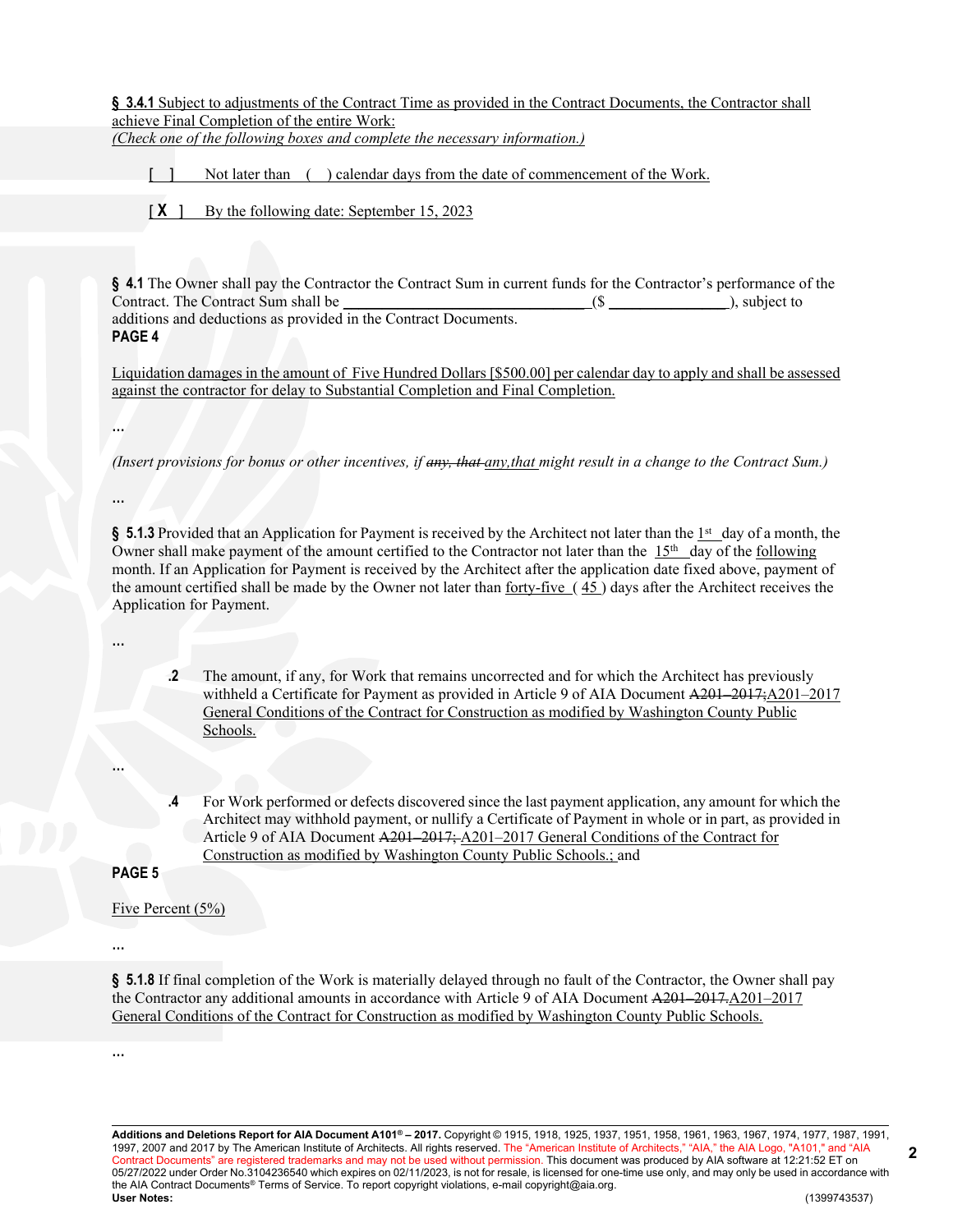**.1** the Contractor has fully performed the Contract except for the Contractor's responsibility to correct Work as provided in Article 12 of AIA Document A201–2017, A201–2017 General Conditions of the Contract for Construction as modified by Washington County Public Schools,

#### **§ 5.3 Interest**

Payments due and unpaid under the Contract shall bear interest from the date payment is due at the rate stated below, or in the absence thereof, at the legal rate prevailing from time to time at the place where the Project is located. *(Insert rate of interest agreed upon, if any.)*

% **– Paragraph deleted in its entirety.**

**…**

**…**

The Architect will serve as the Initial Decision Maker pursuant to Article 15 of AIA Document A201–2017, A201–2017 General Conditions of the Contract for Construction as modified by Washington County Public Schools, unless the parties appoint below another individual, not a party to this Agreement, to serve as the Initial Decision Maker.

*(If the parties mutually agree, insert the name, address and other contact information of the Initial Decision Maker, if other than the Architect.)*

#### **PAGE 6**

For any Claim subject to, but not resolved by, mediation pursuant to Article 15 of AIA Document A201–2017, A201–2017 General Conditions of the Contract for Construction as modified by Washington County Public Schools, the method of binding dispute resolution shall be as follows:

**…**

**…**

[ ] Arbitration pursuant to Section 15.4 of AIA Document A201–2017 General Conditions of the Contract for Construction as modified by Washington County Public Schools.

[ $X$ ] Litigation in a court of competent jurisdiction

**§ 7.1** The Contract may be terminated by the Owner or the Contractor as provided in Article 14 of AIA Document A201–2017.A201–2017 General Conditions of the Contract for Construction as modified by Washington County Public Schools.

**§ 7.1.1** If the Contract is terminated for the Owner's convenience in accordance with Article 14 of AIA Document A201–2017, then the Owner shall pay the Contractor a termination fee as follows: *(Insert the amount of, or method for determining, the fee, if any, payable to the Contractor following a termination for the Owner's convenience.)*

#### **Deleted paragraph.**

**§ 7.2** The Work may be suspended by the Owner as provided in Article 14 of AIA Document A201–2017.A201–2017 General Conditions of the Contract for Construction as modified by Washington County Public Schools.

 . **…**

**Additions and Deletions Report for AIA Document A101® – 2017.** Copyright © 1915, 1918, 1925, 1937, 1951, 1958, 1961, 1963, 1967, 1974, 1977, 1987, 1991, 1997, 2007 and 2017 by The American Institute of Architects. All rights reserved. The "American Institute of Architects," "AIA," the AIA Logo, "A101," and "AIA Contract Documents" are registered trademarks and may not be used without permission. This document was produced by AIA software at 12:21:52 ET on 05/27/2022 under Order No.3104236540 which expires on 02/11/2023, is not for resale, is licensed for one-time use only, and may only be used in accordance with the AIA Contract Documents® Terms of Service. To report copyright violations, e-mail copyright@aia.org.<br>User Notes: **User Notes:** (1399743537)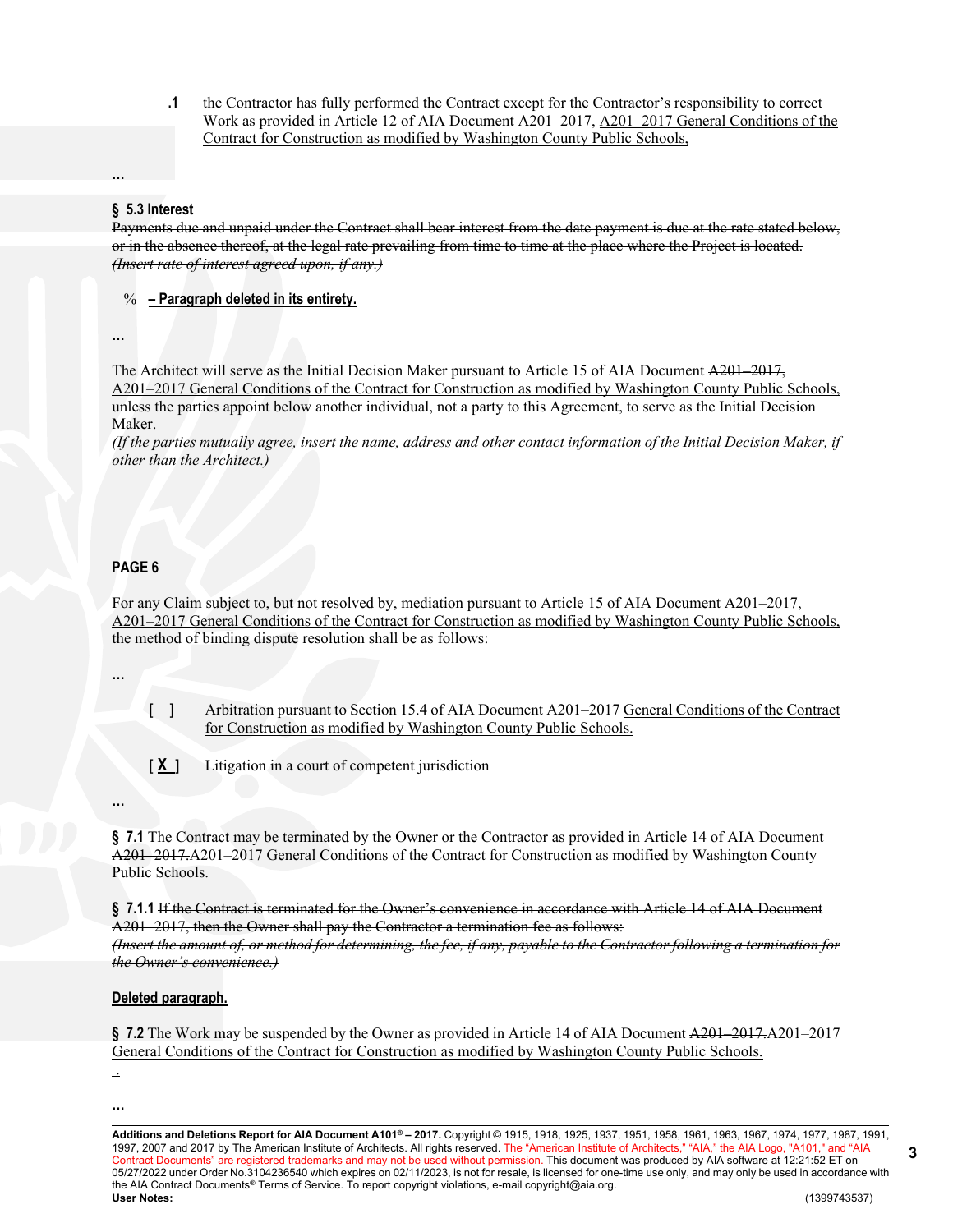§ 8.1 Where reference is made in this Agreement to a provision of AIA Document A201–2017 or another Contract Document, the reference refers to that provision as amended or supplemented by other provisions of modified by Washington County Public Schools and included in the Contract Documents.

Robert H. Rollins, Director – Facilities Planning & Development Washington County Public Schools 10435 Downsville Pike Hagerstown, MD 21740

**…**

**…**

**§ 8.5.1** The Owner and the Contractor shall purchase and maintain insurance as set forth in AIA Document A101™–2017, Standard Form of Agreement Between Owner and Contractor where the basis of payment is a Stipulated Sum, Exhibit A, Insurance and Bonds, Article 11 of AIA Document A201 General Conditions of the Contract for Construction, as modified by Washington County Public Schools, and elsewhere in the Contract Documents.

§ 8.5.2 The Contractor shall provide bonds as set forth in AIA Document A101™–2017 Exhibit A, Article 11 of AIA Document A201 General Conditions of the Contract for Construction as modified by Washington County Public Schools – and elsewhere in the Contract Documents.

**§ 8.5.3** Certificate of Insurance: Prior to proceeding with the work, the contractor agrees to provide a Certificate of Insurance with the application coverage as listed in the Specifications:

List Certificate Holder and Additional Insured as: Board of Education of Washington County 10435 Downsville Pike Hagerstown, MD 21740

List the Project as: Bid: 2022-05 Project Name: Roof Replacement at Smithsburg High School

**§ 8.6** Notice in electronic format, pursuant to Article 1 of AIA Document A201–2017, may be given in accordance with AIA Document E203™–2013, Building Information Modeling and Digital Data Exhibit, if completed, or as otherwise set forth below:

*(If other than in accordance with AIA Document E203–2013, insert requirements for delivering notice in electronic format such as name, title, and email address of the recipient and whether and how the system will be required to generate a read receipt for the transmission.)*

Paragraph deleted **PAGE 7**

# **Liquidated Damages**

This contract requires the contractor to make good faith efforts to comply with the Minority Business Enterprise ("MBE") Program and contract provisions. WCPS and the Contractor acknowledge and agree that WCPS will incur damages, including but not limited to loss of goodwill, detrimental impact on economic development, and diversion of internal staff resources, if the Contractor does not make good faith efforts to comply with the requirements of the MBE Program and MBE contract provisions. The parties further acknowledge and agree that the damages WCPS might reasonably be anticipated to accrue as a result of such lack of compliance are difficult to ascertain with precision.

Therefore, upon a determination by WCPS that the Contractor failed to make good faith efforts to comply with one or more of the specified MBE Program requirements or contract provisions, the Contractor agrees to pay liquidated damages to WCPS at the rates set forth below. The Contractor expressly agrees that WCPS may withhold payment on

**Additions and Deletions Report for AIA Document A101® – 2017.** Copyright © 1915, 1918, 1925, 1937, 1951, 1958, 1961, 1963, 1967, 1974, 1977, 1987, 1991, 1997, 2007 and 2017 by The American Institute of Architects. All rights reserved. The "American Institute of Architects," "AIA," the AIA Logo, "A101," and "AIA Contract Documents" are registered trademarks and may not be used without permission. This document was produced by AIA software at 12:21:52 ET on 05/27/2022 under Order No.3104236540 which expires on 02/11/2023, is not for resale, is licensed for one-time use only, and may only be used in accordance with the AIA Contract Documents® Terms of Service. To report copyright violations, e-mail copyright@aia.org.<br>User Notes: **User Notes:** (1399743537)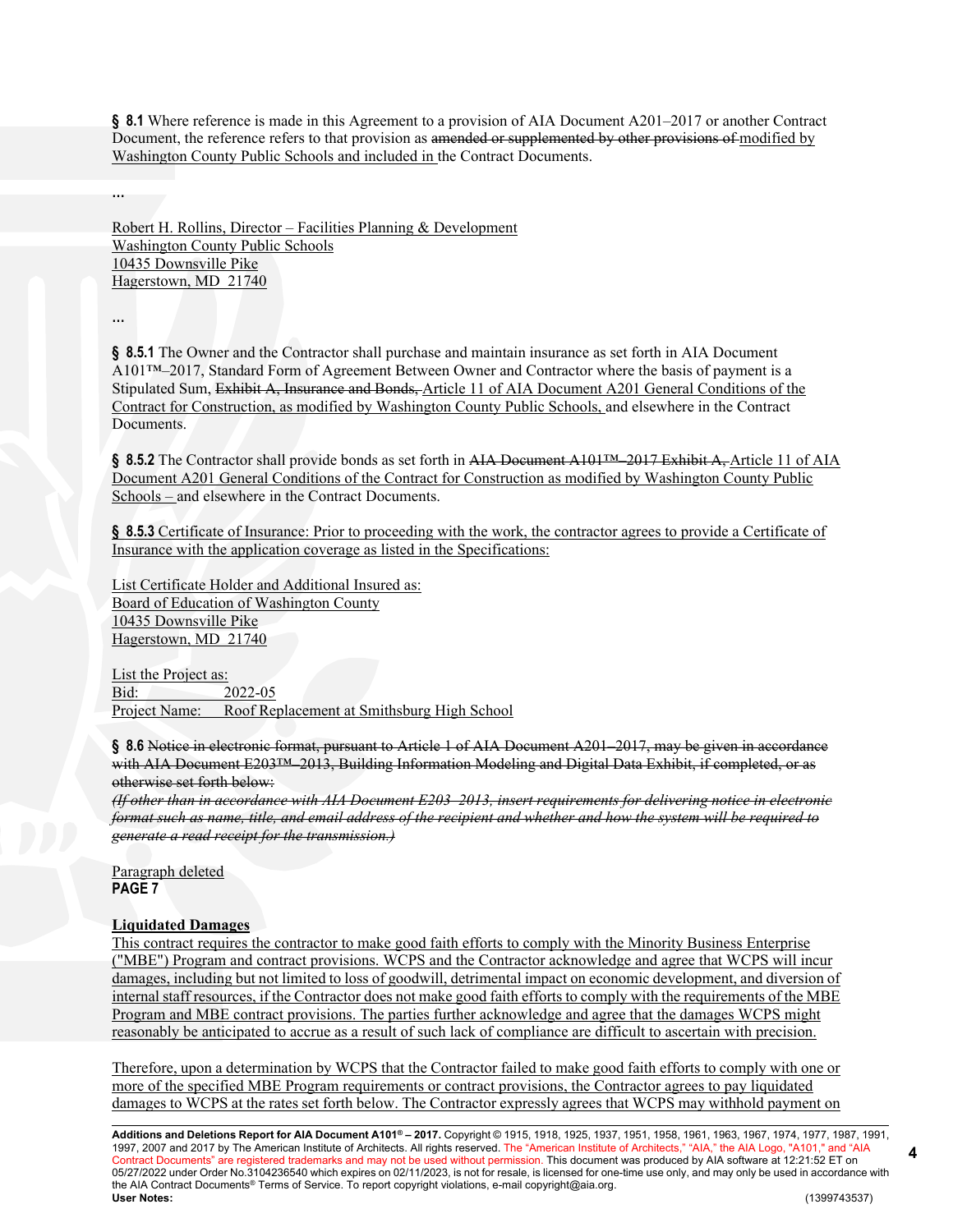any invoices as a set-off against liquidated damages owed. The Contractor further agrees that for each specified violation, the agreed upon liquidated damages are reasonably proximate to the loss WCPS is anticipated to incur as a result of such violation.

- a. Failure to submit each monthly payment report in full compliance with COMAR 21.11.03.13B (3): \$ 52.00 per day until the monthly report is submitted as required.
- b. Failure to include in its agreements with MBE subcontractors a provision requiring submission of payment reports in full compliance with COMAR 21.11.03.13B (4): \$ 52.00 per MBE subcontractor.
- c. Failure to comply with COMAR 21.11.03.12 in terminating, canceling, or changing the scope of work/value of a contract with an MBE subcontractor and/or amendment of the MBE participation schedule: the difference between the dollar value of the MBE participation commitment on the MBE participation schedule for that specific MBE firm and the dollar value of the work performed by that MBE firm for the contract.
- d. Failure to meet the Contractor's total MBE participation goal and subgoal commitments: the difference between the dollar value of the total MBE participation commitment on the MBE participation schedule and the MBE participation actually achieved.

Notwithstanding the use of liquidated damages, WCPS reserves the right to terminate the contract and exercise all other rights and remedies provided in the contract or by law. **PAGE 8**

- **.2** AIA Document A101™–2017, Exhibit A, Insurance and Bonds
- **.3** AIA Document A201™–2017, General Conditions of the Contract for Construction
- **.4** AIA Document E203™–2013, Building Information Modeling and Digital Data Exhibit, dated as indicated below:

(Insert the date of the E203-2013 incorporated into this Agreement.)General Conditions of the Contract for Construction as modified by Washington County Public Schools.

| $\mathbf{B}$ Exhibit A – Specifications | Bid #2022-05 | Dated $5/17/2022 - 399$ pages |
|-----------------------------------------|--------------|-------------------------------|
|                                         |              |                               |

- **.4** Exhibit B Drawings Bid #2022-05 Dated 5/17/2022 7 pages
- **.5** Drawings

|           | <b>Number</b>                                                                | <b>Title</b> | <b>Date</b>  |       |
|-----------|------------------------------------------------------------------------------|--------------|--------------|-------|
| $\cdot 6$ | Exhibit $C - Addenda$ if issued to be listed<br>Specifications Exhibit $D -$ |              |              |       |
|           | <b>Section</b>                                                               | <b>Title</b> | <b>Date</b>  | Pages |
| 7         | Addenda, if any:                                                             |              |              |       |
|           | <b>Number</b>                                                                | <b>Date</b>  | <b>Pages</b> |       |

Portions of Addenda relating to bidding or proposal requirements are not part of the Contract Documents unless the bidding or proposal requirements are also enumerated in this Article 9.

#### **. Other Exhibits:**

*(Check all boxes that apply and include appropriate information identifying the exhibit where required.)*

[ ] AIA Document E204™–2017, Sustainable Projects Exhibit, dated as indicated below: *(Insert the date of the E204-2017 incorporated into this Agreement.)*

**Additions and Deletions Report for AIA Document A101® – 2017.** Copyright © 1915, 1918, 1925, 1937, 1951, 1958, 1961, 1963, 1967, 1974, 1977, 1987, 1991, 1997, 2007 and 2017 by The American Institute of Architects. All rights reserved. The "American Institute of Architects," "AIA," the AIA Logo, "A101," and "AIA Contract Documents" are registered trademarks and may not be used without permission. This document was produced by AIA software at 12:21:52 ET on 05/27/2022 under Order No.3104236540 which expires on 02/11/2023, is not for resale, is licensed for one-time use only, and may only be used in accordance with the AIA Contract Documents® Terms of Service. To report copyright violations, e-mail copyright@aia.org.<br>User Notes: **User Notes:** (1399743537)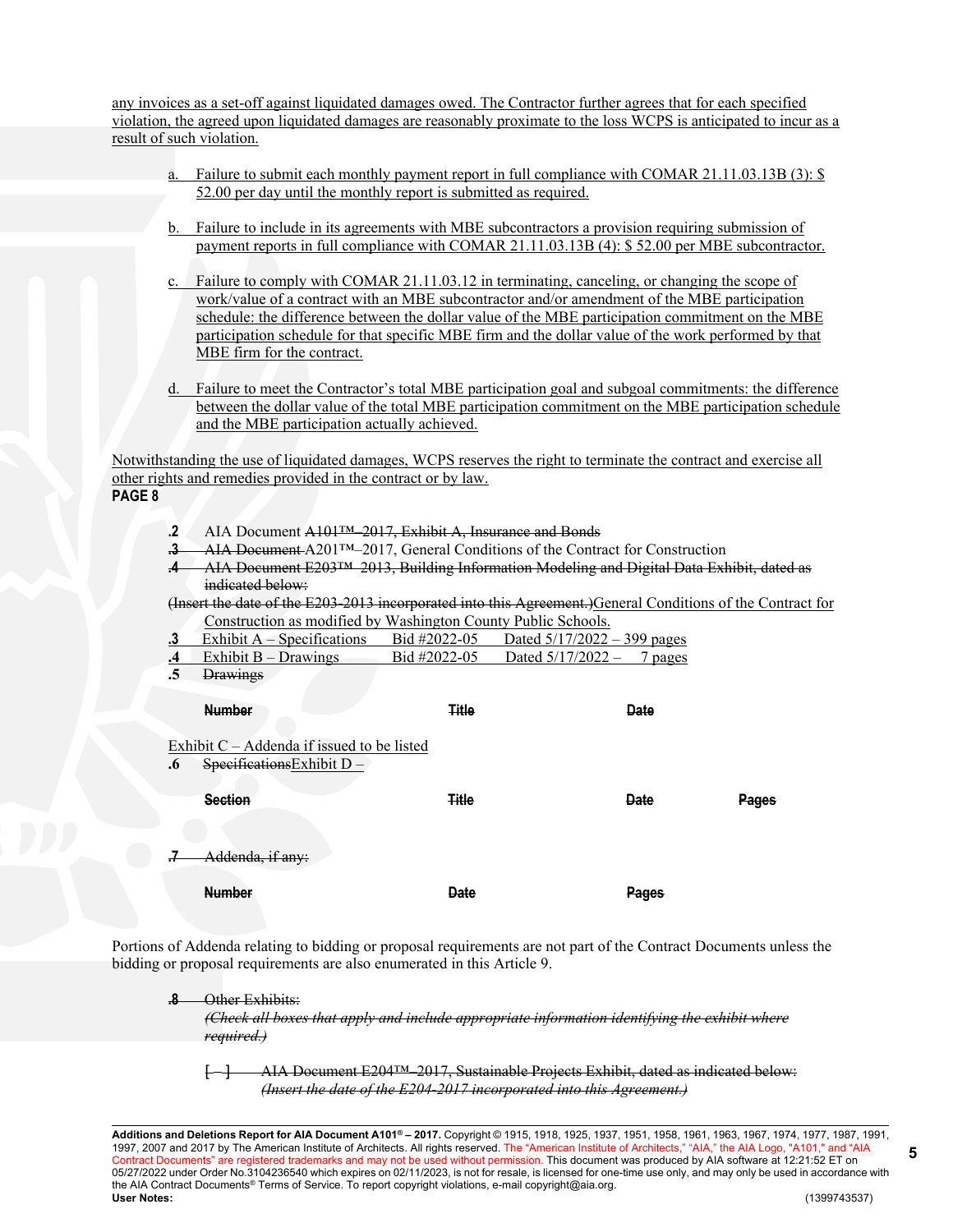This Agreement is entered into as of the day and year first written above. The fully executed original document will be retained by the Owner, with the Contract and Architect each receiving an electronic copy.

| The Sustainability Plan:                                                                                                                                                                                                                                                                                                                                                                                                                                                                                                                                                                                                                                                     |                                                     |                               |       |
|------------------------------------------------------------------------------------------------------------------------------------------------------------------------------------------------------------------------------------------------------------------------------------------------------------------------------------------------------------------------------------------------------------------------------------------------------------------------------------------------------------------------------------------------------------------------------------------------------------------------------------------------------------------------------|-----------------------------------------------------|-------------------------------|-------|
| <b>Title</b>                                                                                                                                                                                                                                                                                                                                                                                                                                                                                                                                                                                                                                                                 | <b>Date</b>                                         | Pages                         |       |
|                                                                                                                                                                                                                                                                                                                                                                                                                                                                                                                                                                                                                                                                              |                                                     |                               |       |
|                                                                                                                                                                                                                                                                                                                                                                                                                                                                                                                                                                                                                                                                              |                                                     |                               |       |
| <b>OWNER</b> (Signature)                                                                                                                                                                                                                                                                                                                                                                                                                                                                                                                                                                                                                                                     |                                                     | <b>CONTRACTOR</b> (Signature) |       |
| Dr. Boyd J. Michael, III Superintendent<br>Board of Education Washington County                                                                                                                                                                                                                                                                                                                                                                                                                                                                                                                                                                                              |                                                     |                               |       |
| (Printed name and title)                                                                                                                                                                                                                                                                                                                                                                                                                                                                                                                                                                                                                                                     |                                                     | (Printed name and title)      |       |
|                                                                                                                                                                                                                                                                                                                                                                                                                                                                                                                                                                                                                                                                              | Supplementary and other Conditions of the Contract: |                               |       |
| <b>Document</b>                                                                                                                                                                                                                                                                                                                                                                                                                                                                                                                                                                                                                                                              | <b>Title</b>                                        | <b>Date</b>                   | Pages |
| .9<br>Other documents, if any, listed below:<br>(List here any additional documents that are intended to form part of the Contract Documents. AIA<br>Document A201 <sup>TM</sup> 2017 provides that the advertisement or invitation to bid, Instructions to Bidders,<br>sample forms, the Contractor's bid or proposal, portions of Addenda relating to bidding or proposal<br>requirements, and other information furnished by the Owner in anticipation of receiving bids or<br>proposals, are not part of the Contract Documents unless enumerated in this Agreement. Any such<br>documents should be listed here only if intended to be part of the Contract Documents.) |                                                     |                               |       |
| This Agreement entered into as of the day and year first written above.                                                                                                                                                                                                                                                                                                                                                                                                                                                                                                                                                                                                      |                                                     |                               |       |

**OWNER** *(Signature)* **CONTRACTOR** *(Signature)* 

*(Printed name and title) (Printed name and title)*